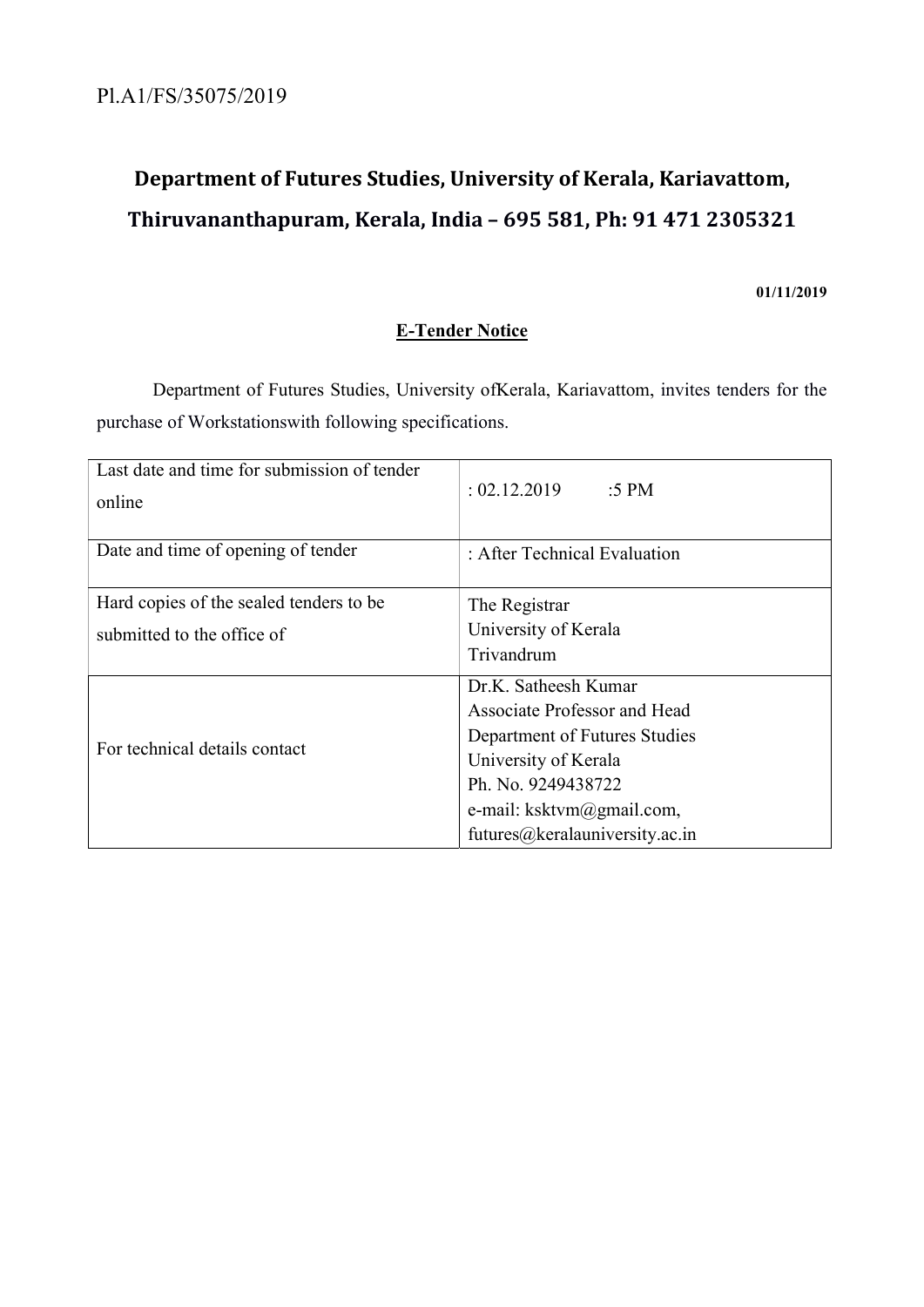# TECHNICAL SPECIFICATIONS

| Sl.No:         | <b>Parameter</b>                         | <b>Description</b>                                                                                                                                                                                          | <b>Compliance Yes/No</b> |
|----------------|------------------------------------------|-------------------------------------------------------------------------------------------------------------------------------------------------------------------------------------------------------------|--------------------------|
| 1              | Processor                                | Intel Xeon E Processor E-2124G [Up to 4.3GHz<br>with Intel Turbo Boost Technology (3.4<br>GHzbase frequency) 8 MB Cache and 4 Cores)                                                                        |                          |
| $\overline{2}$ | Chipset                                  | Intel <sup>®</sup> C246 Chipset                                                                                                                                                                             |                          |
| 3              | Memory                                   | 16GB (2x8GB) 2666MHz DDR4 Non-ECC                                                                                                                                                                           |                          |
| 4              | Storage                                  | M.2 256GB PCIeNVMe Class 40 Solid State<br>Drive<br>3.5 inch 1TB @7200rpm SATA Hard Disk Drive                                                                                                              |                          |
| 5              | Storage Controller                       | Integrated controller                                                                                                                                                                                       |                          |
| 6              | <b>Optical Drive</b>                     | DVD-RW Drive                                                                                                                                                                                                |                          |
| $\overline{7}$ | <b>Nic</b>                               | Intel Gigabit Ethernet controller                                                                                                                                                                           |                          |
| 8              | Monitor                                  | 24" Full HD (1920 x 1080) at 60 Hz                                                                                                                                                                          |                          |
| 9              | Keyboard & Mouse                         | <b>OEM Keyboard &amp; Mouse</b>                                                                                                                                                                             |                          |
| 10             | Power Supply                             | Gold certified, 460W or more 90% efficient                                                                                                                                                                  |                          |
| 11             | Graphics Card                            | NVIDIA Quadro P620, 2GB DDR5 with 512<br>cuda cores or above with support for up to<br>four 4K displays                                                                                                     |                          |
| 12             | Form Factor                              | <b>Tower Workstation</b>                                                                                                                                                                                    |                          |
| 13             | <b>Operating System</b><br>Compatibility | Open Source Linux                                                                                                                                                                                           |                          |
| 14             | Warranty                                 | 3 year comprehensive onsite warranty with NBD on<br>site directly from OEM, Pre-failure warranty on CPU,<br>Memory and Hard Disks.                                                                          |                          |
| 15             | <b>OEM</b> status                        | The OEM should be of a reputed concern, having global<br>presence<br>The OEM should have minimum 3 years of<br>development experience and production know-how.<br>Among FORTUNE's top 500 global companies. |                          |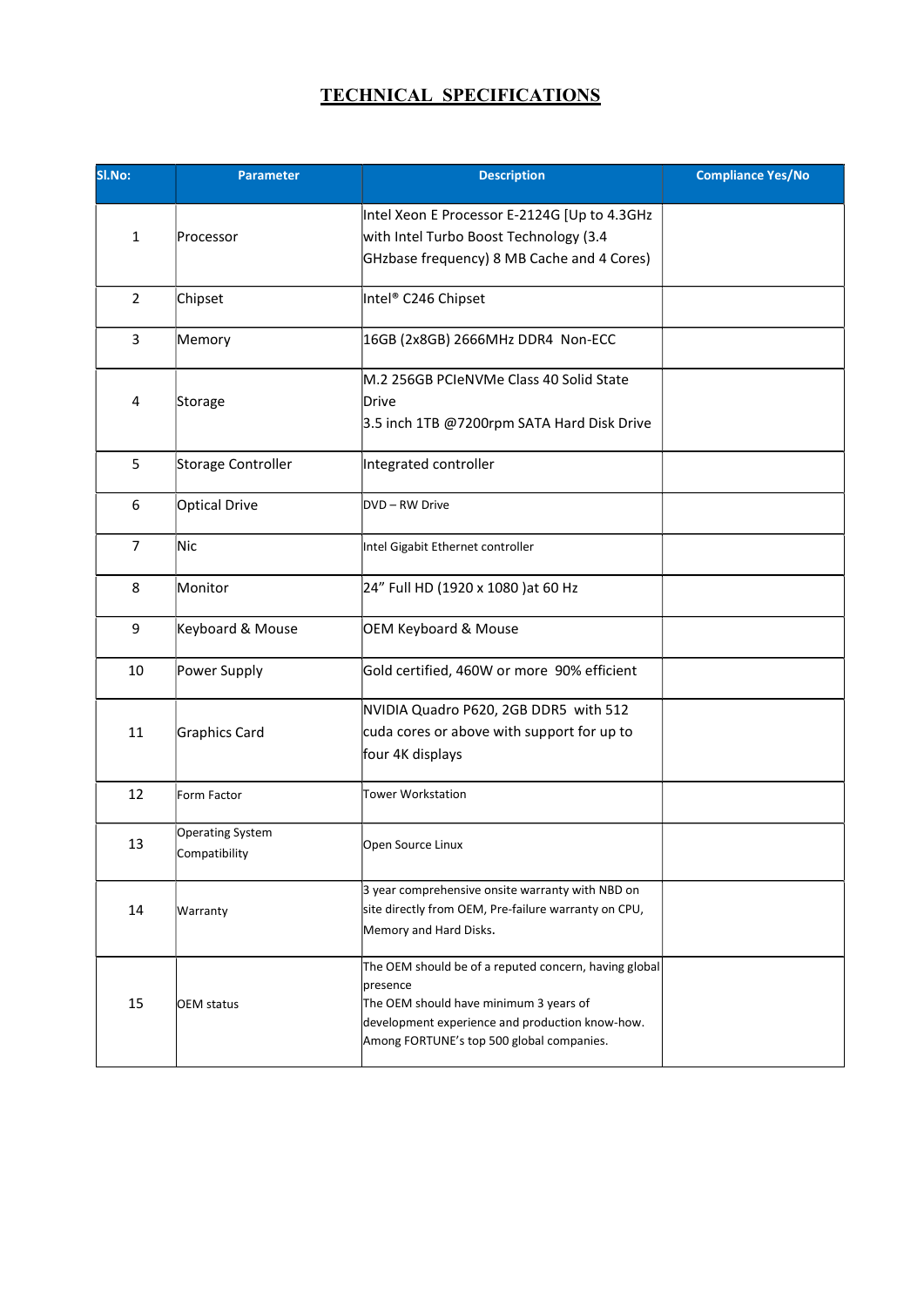## General Conditions:

- 1. Every tenderer should submit Tender fee of Rs. 2,500/-
- 2. Every tenderer should submit an Earnest Money Deposit (EMD) of Rs. 8,000/-
- 3. The tender shall be submitted in the two bid viz. Technical Bid and Financial Bid. Only those qualified in technical bid will be eligible for participating in financial bid. A presentation regarding the technical specification and item to be supplied shall be done before the technical evaluation committee if requested.
- 4. The bidder should be a manufacturer or their dealer specifically authorized by the manufacturer to quote on their behalf for this tender as per Manufacturer Authorization From and Indian agents of foreign principals, if any, who must have designed, manufactured, tested and supplied the equipment(s) similar to the type specified in the "Technical Specification". Such equipment must be of the most recent series/models incorporating the latest improvements in design. The models should be in successful operation for at least one year as on date of Bid Opening.
- 5. It is at the discretion of the University to increase or decrease the quantity of the purchase, based on the availability of funds.
- 6. Compliance Statement: Along with the technical details provide a tabular column indicating whether the equipment quoted by you meets the specifications by indicating 'YES' or 'NO'. If 'YES', support the claim by providing original brochures. Venders should provide clear brochures/data sheets about the equipment and its working. Also include adequate proof for the claim regarding the performance.
- 7. Reference: Names of Institutes with contact person and telephone/ email where similar equipment supplied by you in India [Preferably South India] shall be mentioned in the bid.
- 8. Incomplete & conditional tenders and tenders received after the due date will be summarily rejected without assigning any reasons thereof.
- 9. The price should be inclusive of all taxes, duties, transportation, insurance, installation etc. Nothing extra will be paid in addition to the quoted rate. Any amount in Indian rupees for installation, commission, labour, spares, service etc shall be entered in item 2 of BoQ.
- 10. Payment Terms: Through TT..
- 11. Validity of tender: Tender submitted shall remain valid at least for 120 days from the date of opening the tender. Validity beyond 120 days, from the date of opening of the tender shall be by mutual consent.